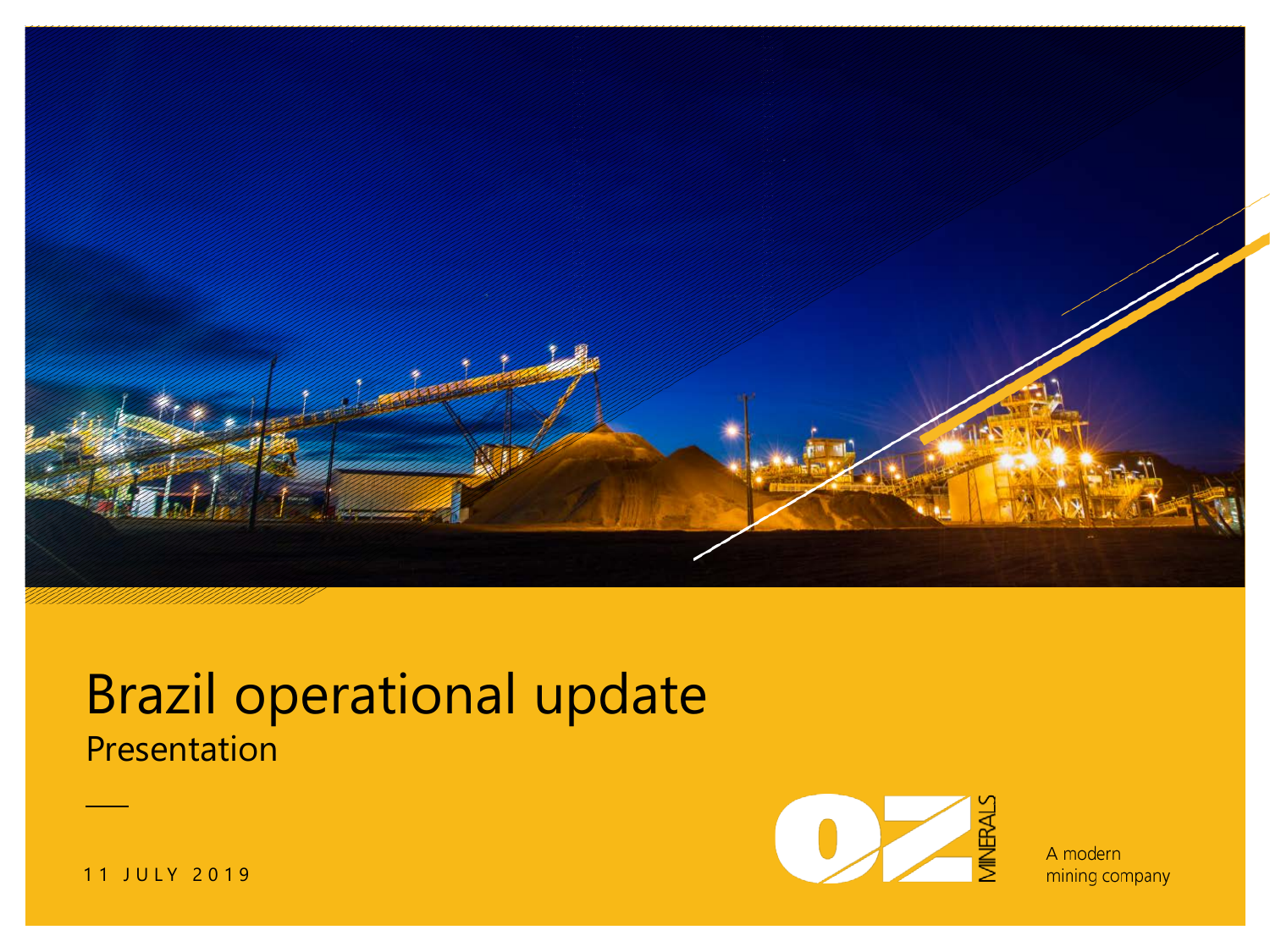#### Disclaimer



#### **Forward Looking Statements**

This presentation has been prepared by OZ Minerals Limited (OZ Minerals) and consists of written materials/slides for a presentation concerning OZ Minerals. By reviewing/attending this presentation, you agree to be bound by the following conditions.

No representation or warranty, express or implied, is made as to the fairness, accuracy, or completeness of the information, contained in the presentation or of the views, opinions and conclusions contained in this material. To the maximum extent permitted by law, OZ Minerals and its related bodies corporate and affiliates, and its respective directors, officers, employees, agents and advisers disclaim any liability (including, without limitation any liability arising from fault or negligence) for any loss or damage arising from any use of this material or its contents, including any error or omission there from, or otherwise arising in connection with it.

Some statements in this presentation are forward-looking statements. Such statements include, but are not limited to, statements with regard to capacity, future production and grades, projections for sales growth, estimated revenues and reserves, targets for cost savings, the construction cost of new projects, projected capital expenditures, the timing of new projects, future cash flow and debt levels, the outlook for minerals and metals prices, the outlook for economic recovery and trends in the trading environment and may be (but are not necessarily) identified by the use of phrases such as "will", "expect", "anticipate", "believe" and "envisage". By their nature, forward-looking statements involve risk and uncertainty because they relate to events and depend on circumstances that will occur in the future and may be outside OZ Minerals' control. Actual results and developments may differ materially from those expressed or implied in such statements because of a number of factors, including levels of demand and market prices, the ability to produce and transport products profitably, the impact of foreign currency exchange rates on market prices and operating costs, operational problems, political uncertainty and economic conditions in relevant areas of the world, the actions of competitors, activities by governmental authorities such as changes in taxation or regulation.

Given these risks and uncertainties, undue reliance should not be placed on forward-looking statements which speak only as at the date of the presentation. Subject to any continuing obligations under applicable law or any relevant stock exchange listing rules, OZ Minerals does not undertake any obligation to publicly release any updates or revisions to any forward looking statements contained in this presentation, whether as a result of any change in OZ Minerals' expectations in relation to them, or any change in events, conditions or circumstances on which any such statement is based.

Certain statistical and other information included in this presentation is sourced from publicly available third party sources and has not been independently verified.

All figures are expressed in Australian dollars unless stated otherwise.

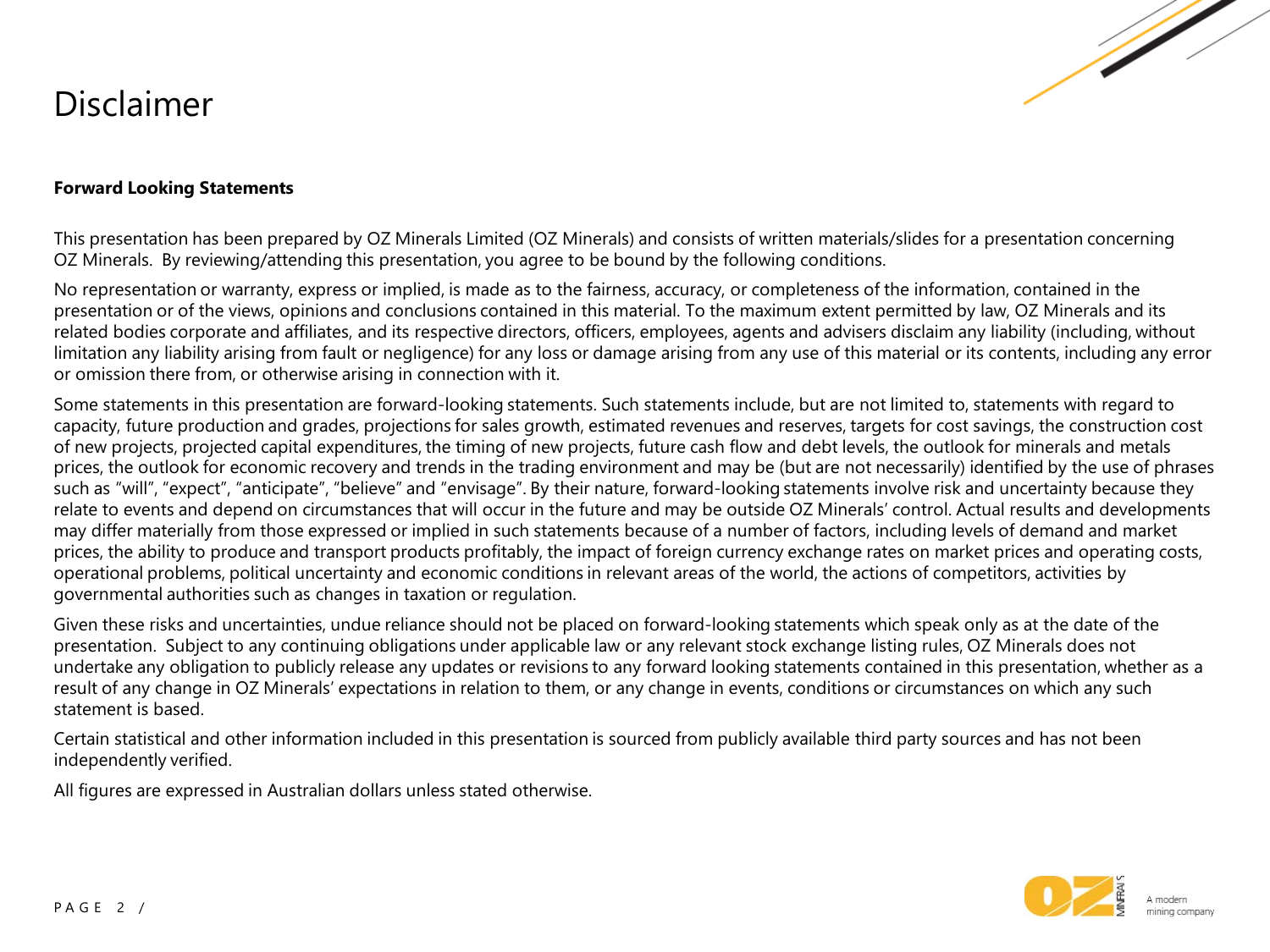

#### Compliance Statements

#### **CentroGold Production Targets Cautionary Statement**

The Production Targets for the CentroGold asset are based on:

- / Probable Ore Reserve 85%
- / Inferred Mineral Resource 15%

The modifying factors used in the estimation of the Ore Reserve were also applied to the Mineral Resources in the generation of the production target.

There is a low level of geological confidence associated with Inferred Mineral Resources and there is no certainty that further exploration work will result in the determination of Indicated Mineral Resources or that the production targets will be realised.

The Ore Reserve and Mineral Resource estimates underpinning the production targets were prepared by a Competent Person in accordance with the JORC Code 2012.

The material assumptions used in the estimation of the production targets and associated financial information can be found in the OZ Minerals announcements titled "Gurupi Province potential strengthened on CentroGold Pre-Feasibility Study" and "CentroGold Project Combined 'Blanket' and 'Contact' Mineral Resource as at 06 May 2019 and Ore Reserve as at 24 June 2019 Statement and Explanatory Notes", released on 11 July 2019 and available at: [www.ozminerals.com/media/asx/](http://www.ozminerals.com/media/asx/)

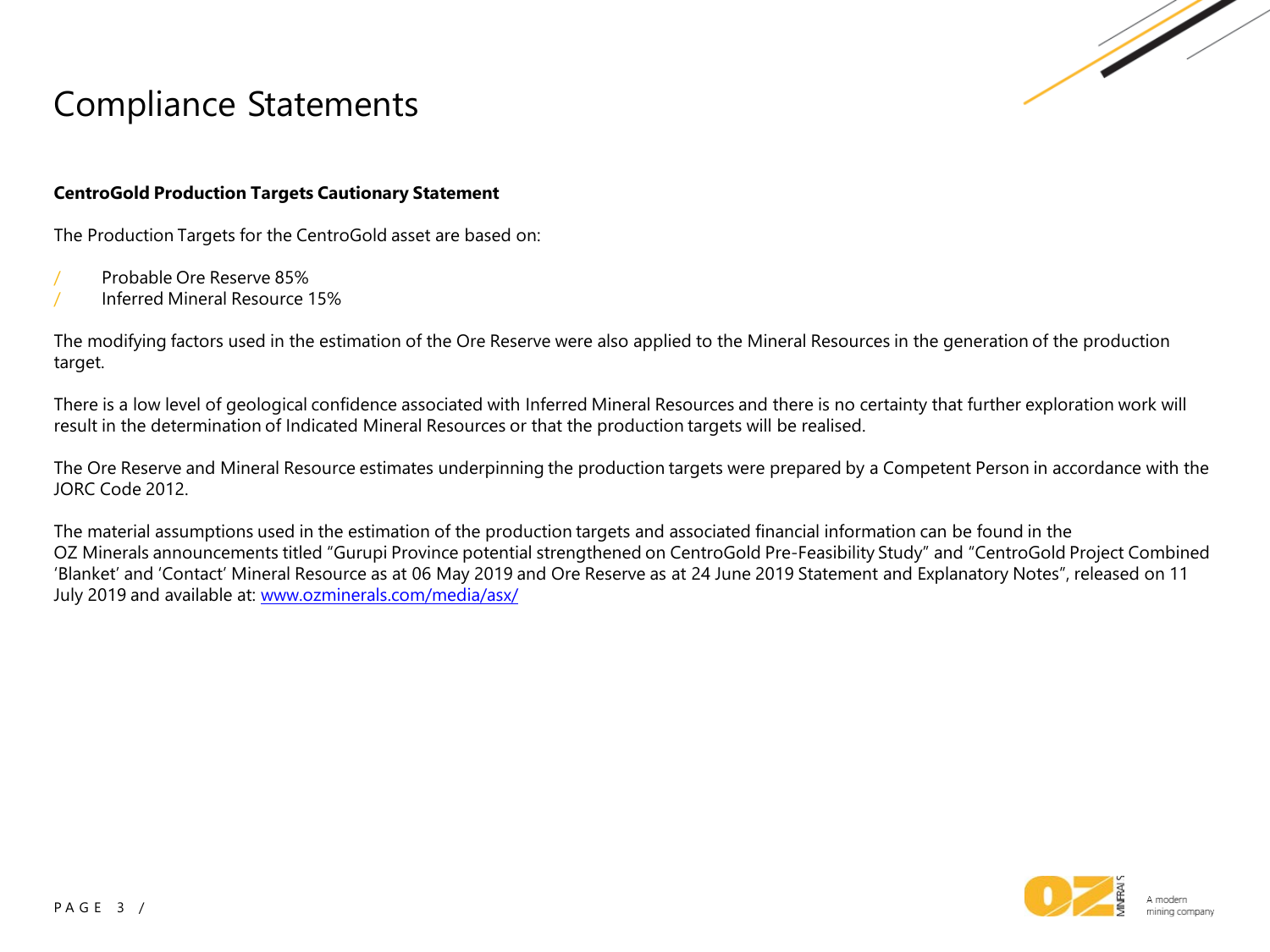# A Modern Mining Company Strategy

Reflecting the next phase of value creation growth

- **Global copper**  Copper as driver of value; strategic exposure to base and precious metals
- **Capital discipline**  Spending on things we need that represent best value and make a difference
- **Devolved and agile** Embracing a devolved model to unlock discretionary effort and value; assets that easily bolt on or off
- **Lean and innovative** Delivering bottom half cost curve and superior operating performance; lean principles to drive innovative solutions
- **Customer focus**  Leveraging global asset base to develop partnerships with customers
- Driving inclusion and diversity, resulting in superior performance
- Working safely, unlocking innovation, embracing change and consistently delivering
- Our people are our ambassadors





**How we work**

How we work

**What we do**

What we do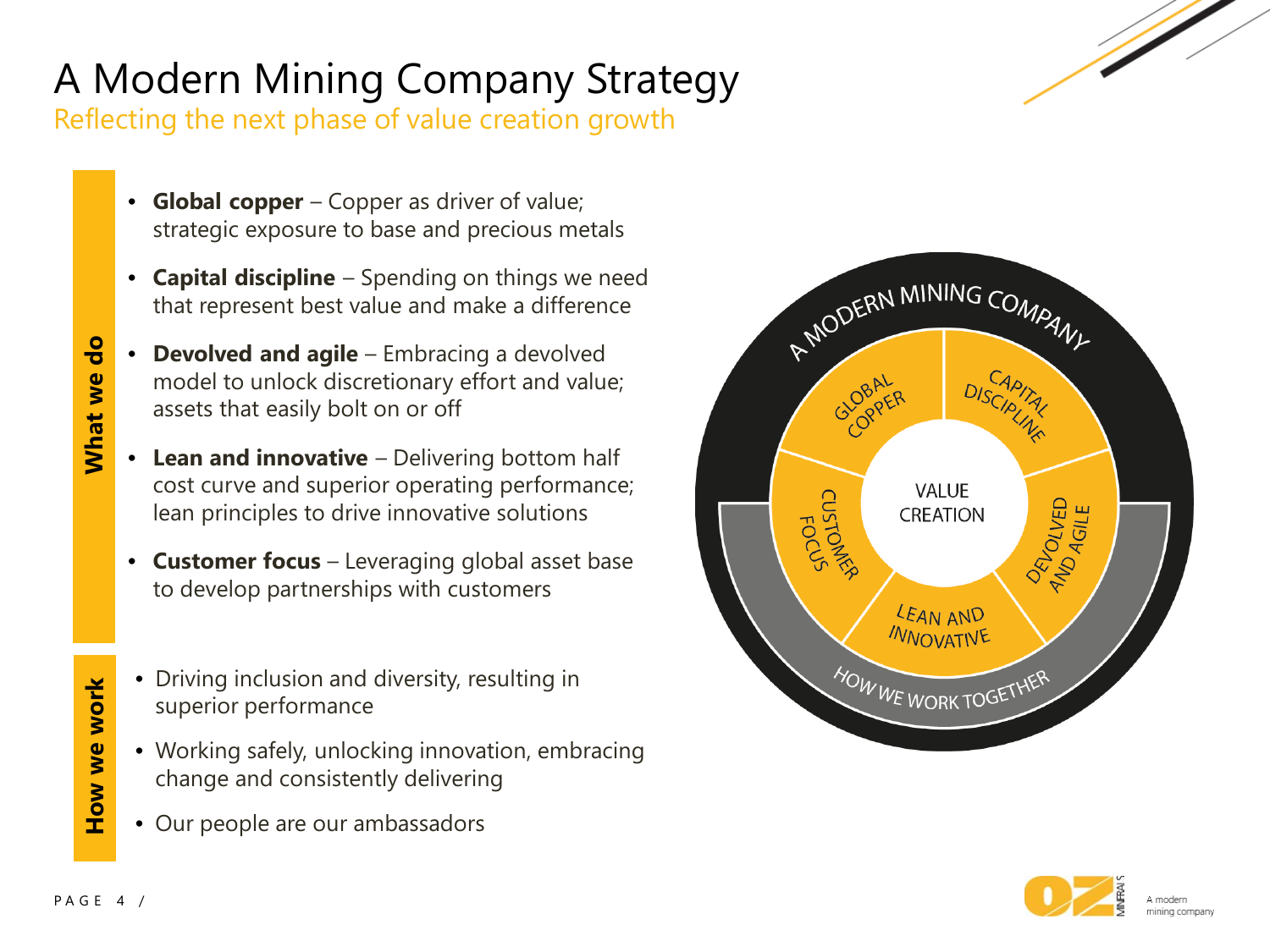### Company Overview

Growth focus supported by long life assets and robust financial position



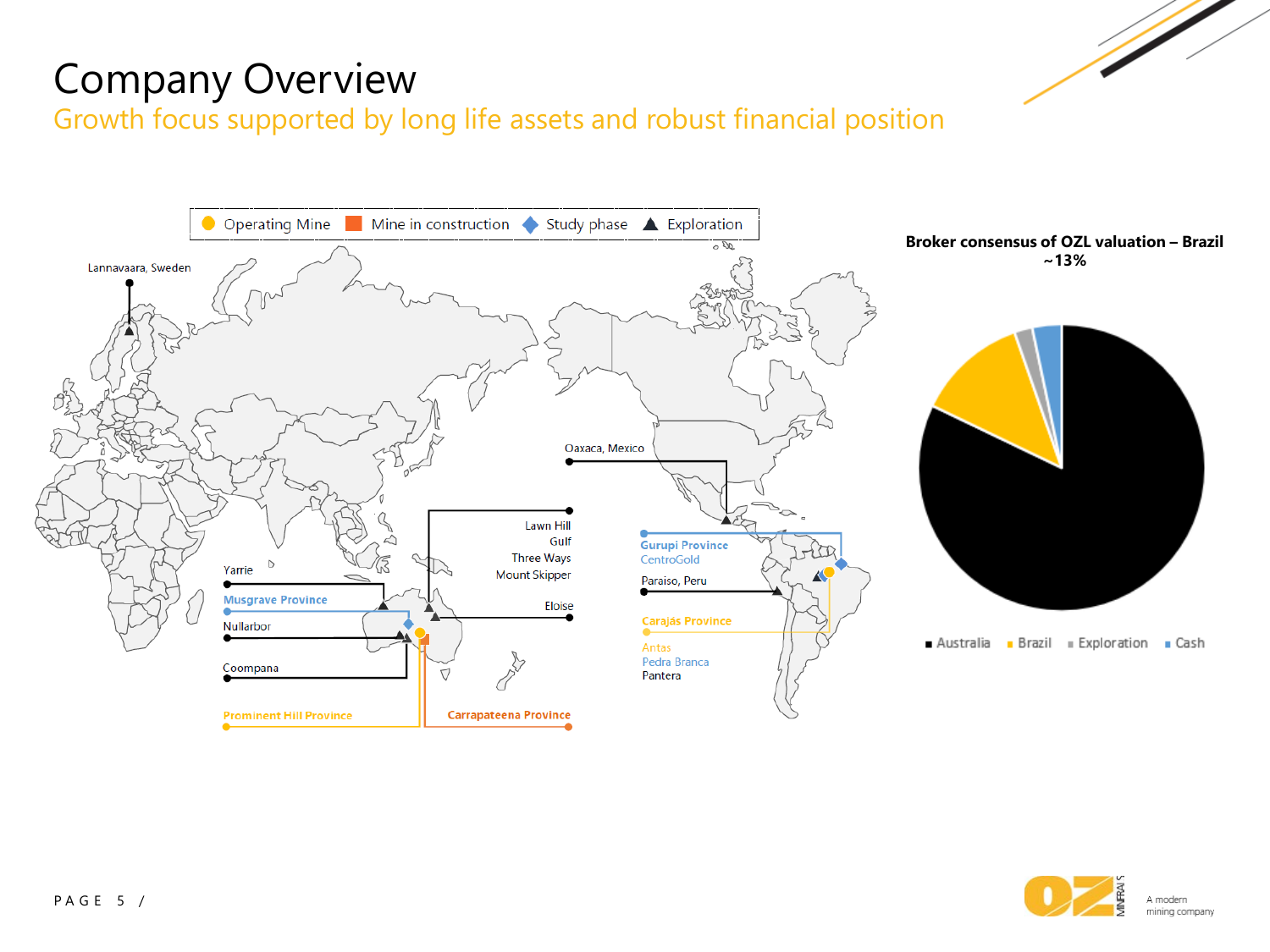### Brazil Carajás and Gurupi provinces

- ⁄ Nine month review and drilling program:
	- ⁄ Resource infill and extensional drilling at Antas, Pedra Branca and CentroGold
	- ⁄ Internal and external reviews of all Mineral Resource estimates
	- ⁄ Revised estimates of Antas and Pedra Branca Mineral Resources, restated CentroGold estimate at a lower cut off (CentroGold update expected Q4 2019)
	- ⁄ Project optimisation for CentroGold PFS, Pedra Branca FS and the Antas operational mine plan with a focus on cost reduction
	- ⁄ Compilation of all disparate exploration data into a single data warehouse
- ⁄ Low risk, modest capital, hub strategy with processing infrastructure serving multiple small to mid-scale mines
- ⁄ Development commensurate with scale relative to wider OZ Minerals portfolio



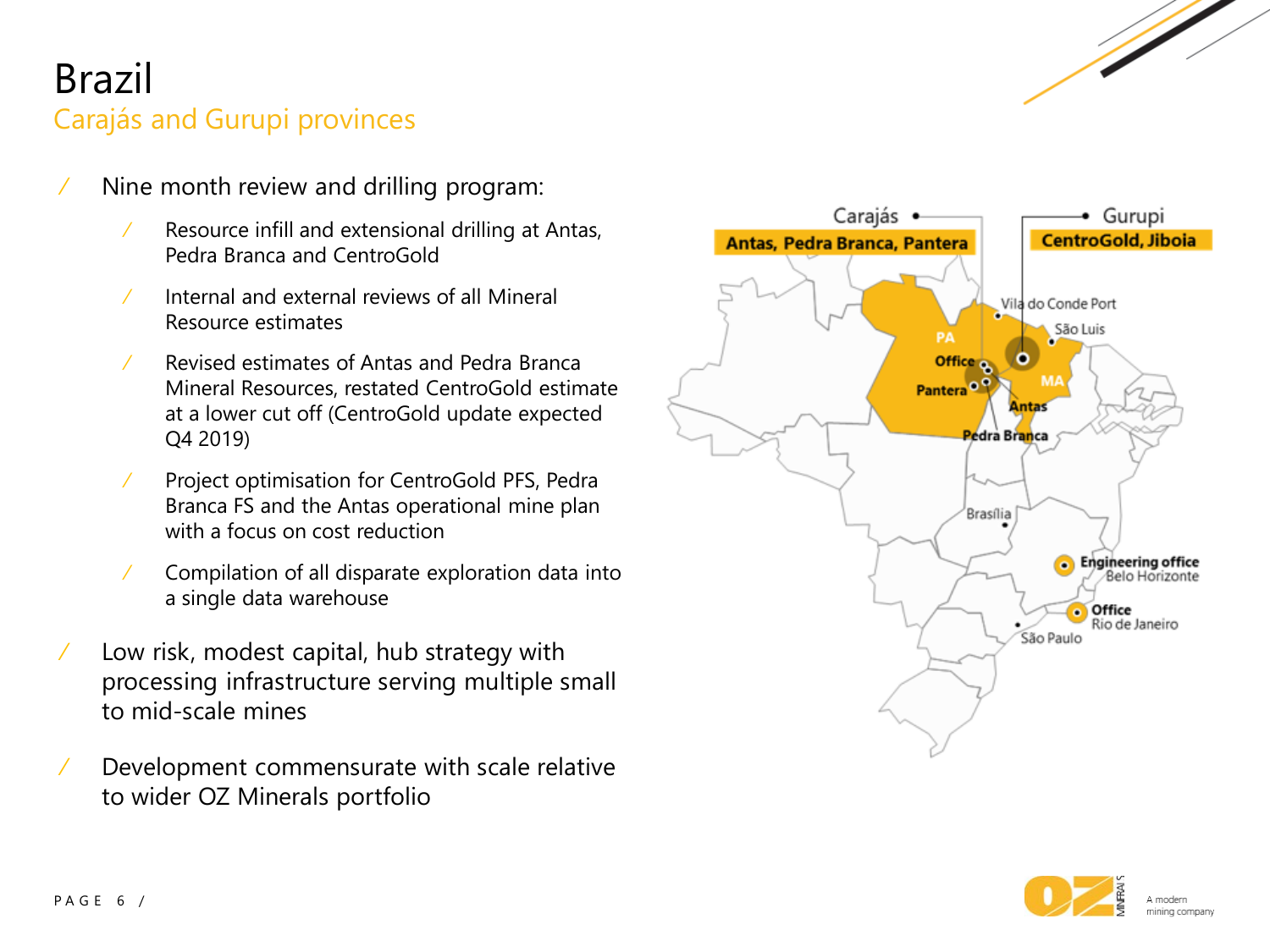

## Carajás province

Antas mine, Pedra Branca and Pantera development projects

- ⁄ Antas pit closure planned for 2021
- ⁄ Antas processing plant positioned to continue as first Carajás province hub taking ore trucked from Pedra Branca
- ⁄ Long term exploration opportunities in a high-quality region supports province strategy
- ⁄ Next steps:
	- ⁄ Pedra Branca decline decision Q3 2019
	- ⁄ Permitting for Carajás hub
	- ⁄ Pending positive outcomes, Pedra Branca ore trucking could start mid-2021



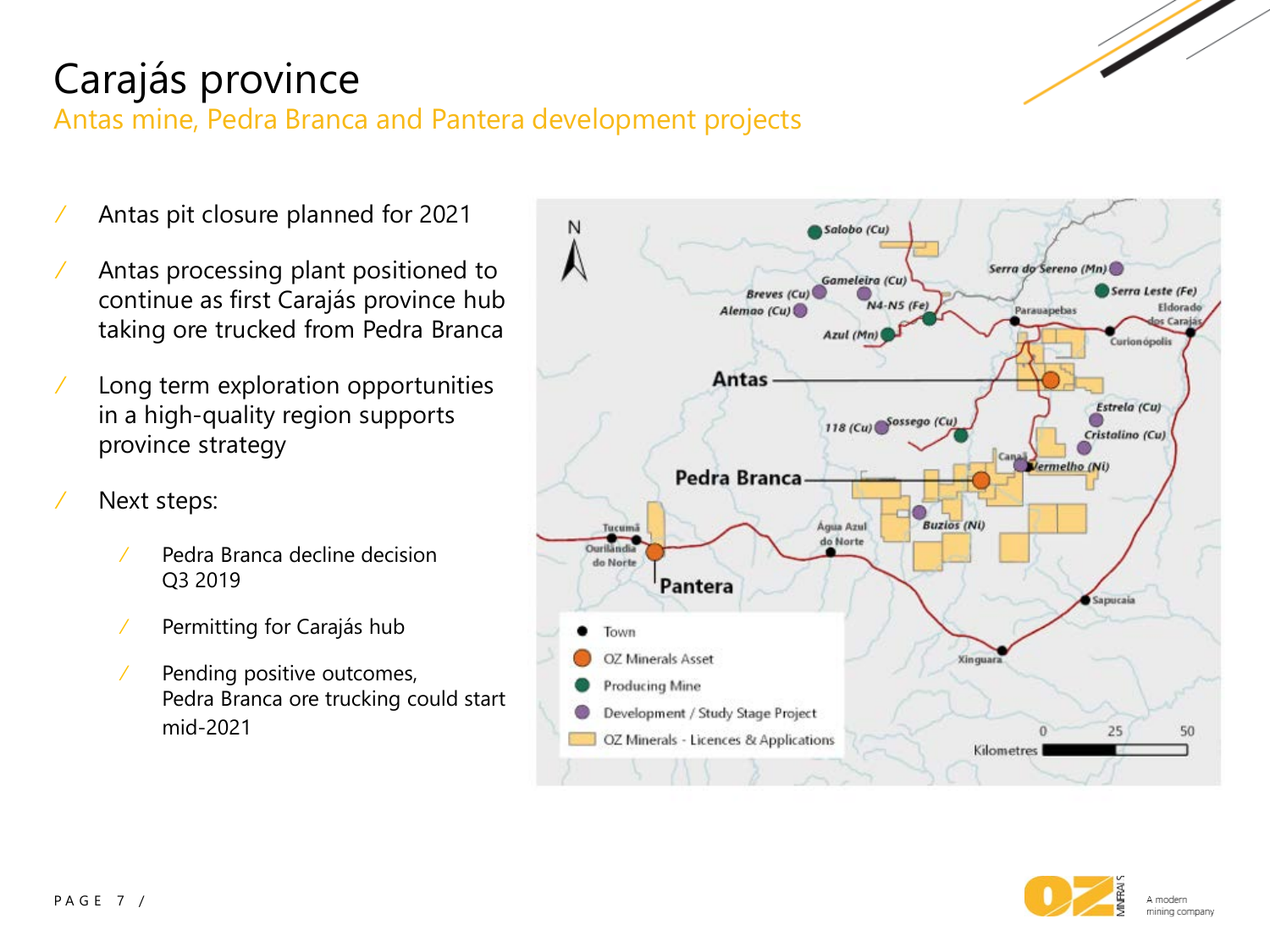# Gurupi Province

CentroGold development project

- ⁄ Gurupi province strengthened on completion of CentroGold PFS1
- $\angle$  Average annual gold production<sup>2</sup> (life of mine) 100koz - 120koz with 190koz - 210koz in first 2 years of production
- ⁄ All-In Sustaining Cost ~US\$ 640/ oz
- ⁄ Pre-production capital cost ~US\$ 155 million
- ⁄ Project NPV ~US\$ 200 million3
- ⁄ Next steps:
	- ⁄ Focus on lifting the injunction



1 See OZ Minerals announcement titled "Gurupi Province potential strengthened on CentroGold Pre-Feasibility Study", released on 11 July 2019 and available at: [www.ozminerals.com/media/asx/](http://www.ozminerals.com/media/asx/)

<sup>2</sup> These production targets must be read in conjunction with the production target cautionary statement on page 3

<sup>3</sup> Project NPV based on LOM gold price of US\$ 1305/ oz and excludes sunk costs